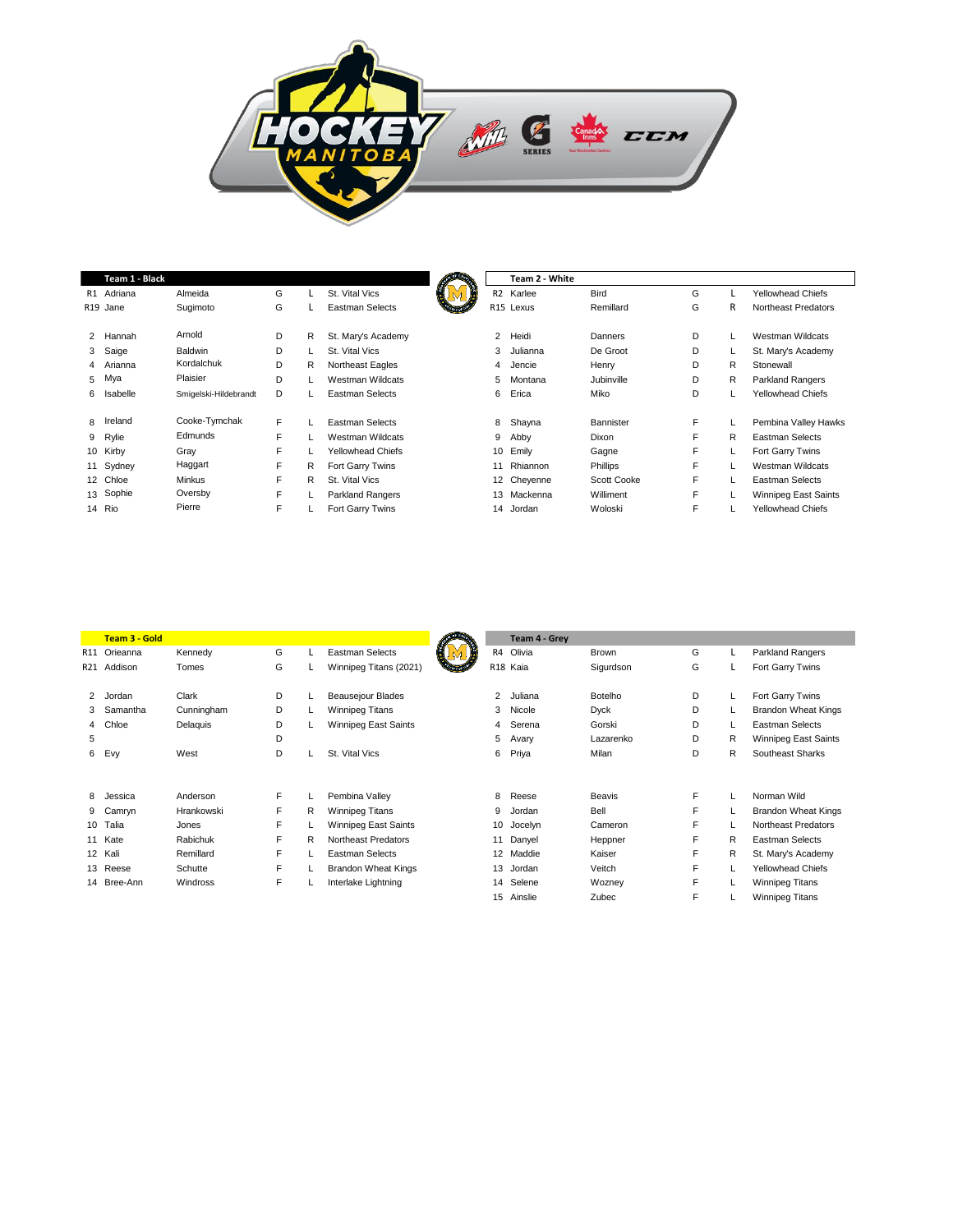

| <b>Team 5 - Green</b> |                      |   |   |                                |    | Team 6 - Sky Blue |              |   |   |                            |
|-----------------------|----------------------|---|---|--------------------------------|----|-------------------|--------------|---|---|----------------------------|
| R7 Elyse              | Denbow               | G |   | <b>Central Plains Capitals</b> |    | R5 Shelby         | <b>Brown</b> | G |   | Westman Wildcats           |
| R16 Keyauna (Kiki)    | Robinson-Prefontaine | G |   | Winnipeg Titans                |    | R23 Jovi          | Wozny        | G |   | Railcats Boys AA           |
| 2 Kadence             | Mann                 | D | R | Westman Wildcats               | 2  | Neve              | Cockerill    | D |   | <b>Winnipeg Saints</b>     |
| 3 Chloe               | McKay                | D |   | Winnipeg East Stars            | 3  | Fiona             | Kotzer       | D | R | Eastman Selects            |
| 4 Devyn               | Moncur               | D |   | <b>Brandon Wheat Kings</b>     | 4  | Macy              | Thomson      | D |   | Pembina Valley             |
| 5 Danica              | Van Leeuwen          | D |   | Northeast Predators            | 5  | Jett              | Turner       | D | R | <b>Yellowhead Chiefs</b>   |
| 6 Kait                | Yanchishyn           | D | R | Fort Garry Twins               |    |                   |              |   |   |                            |
|                       |                      |   |   |                                |    |                   |              |   |   |                            |
| 8 Brooklyn            | Boersma              | F |   | Neepawa Titans                 | 8  | Liberty           | Aime         | F |   | Northeast Predators        |
| 9 Abigail             | <b>Brigg</b>         | F |   | St. Mary's Academy             | 9  | Hayden            | Arkle        | F | R | <b>RHA Nationals</b>       |
| 10 Paige              | Crossley             | F | R | <b>Brandon Wheat Kings</b>     | 10 | Katie             | Falkevitch   | F |   | <b>Parkland Rangers</b>    |
| 11 Sophia             | Heidinger            | F |   | Winnipeg East Saints           | 11 | Braya             | Kapusta      | F | R | St. Vital Vics             |
| 12 Ella               | Honkonem             | F |   | <b>Winnipeg Titans</b>         | 12 | Olivia            | Ransom       | F |   | Fort Garry Twins           |
| 13 Lily               | Hume                 | F | R | Westman Wildcats               |    | 13 Sydney         | Sass         | F | R | <b>Brandon Wheat Kings</b> |
| 14 Serena             | Reeb                 | F | R | Northeast Predators            | 14 | Claire            | Tilbury      | F |   | Westman Wildcats           |

|                | <b>Team 7 - Orange</b> |               |    |   |                             |                | Team 8 - Navy |                |   |              |                          |
|----------------|------------------------|---------------|----|---|-----------------------------|----------------|---------------|----------------|---|--------------|--------------------------|
|                | R10 Bailey             | Grunewald     | G  | R | Fort Garry Twins            |                | R12 Delainey  | Kiteley        | G |              | Northeast Predators      |
|                | R22 Vayha              | <b>Willis</b> | G  |   | Pembina Valley Hawks        |                | R20 Madelynne | Sylvestre      | G |              | <b>RHA Nationals</b>     |
| $\overline{2}$ | Chloe                  | Carriere      | D  |   | <b>Eastman Selects</b>      | $\overline{2}$ | Camille       | <b>Birch</b>   | D | L            | <b>Winnipeg Titans</b>   |
| 3              | Claire                 | Hudson        | D  | R | Fort Garry Twins            | 3              | Hudson        | <b>Bradley</b> | D | $\mathsf{R}$ | <b>APHA Rangers</b>      |
| $\overline{4}$ | Eve                    | Moosetail     | D  |   | Winnipeg Titans             | 4              | Lana          | Cirpriano      | D | R            | Fort Garry Twins         |
| 5              | Maggie                 | Nichol        | D  |   | Northeast Predators         | 5              | Brooklyn      | Cochrane       | D | L            | <b>Yellowhead Chiefs</b> |
| 6              | Adel                   | Wiebe         | D  |   | Parkland Rangers            | 6              | Carlin        | Zant           | D |              | <b>APHA Rangers</b>      |
| 8              | Cassandra              | Carvalho      | F. |   | Winnipeg Titans             | 8              | Mia           | Clarkson       | F | L            | Norman Wild              |
| 9              | Courtney               | Dupuis        | F  |   | <b>Winnipet East Saints</b> | 9              | Carli         | Durston        | F | R            | <b>Parkland Rangers</b>  |
|                | 10 Hayley              | McDonald      | F  | R | <b>Thrashers Blue</b>       |                | 10 Haley      | Hunter         | F |              | <b>Yellowhead Chiefs</b> |
|                | 11 Georgia             | O'Neil        | F  |   | <b>Eastman Selects</b>      | 11             | Noelle        | Hunter         | F |              | <b>Elkhorn Canadiens</b> |
|                | 12 Emma                | Pollock       | F  | R | <b>Yellowhead Chiefs</b>    | 12             | Izabella      | Mann           | F | L            | Northeast Predators      |
|                | 13 Lareina             | Setee         | E  | R | Norman Wild                 |                | 13 Ashley     | Posthumus      | F |              | Northeast Predators      |
|                | 14 Taylor              | Terin         | F  |   | <b>Yellowhead Chiefs</b>    | 14             | Joanna        | Braun          | F |              | <b>APHA Rangers</b>      |